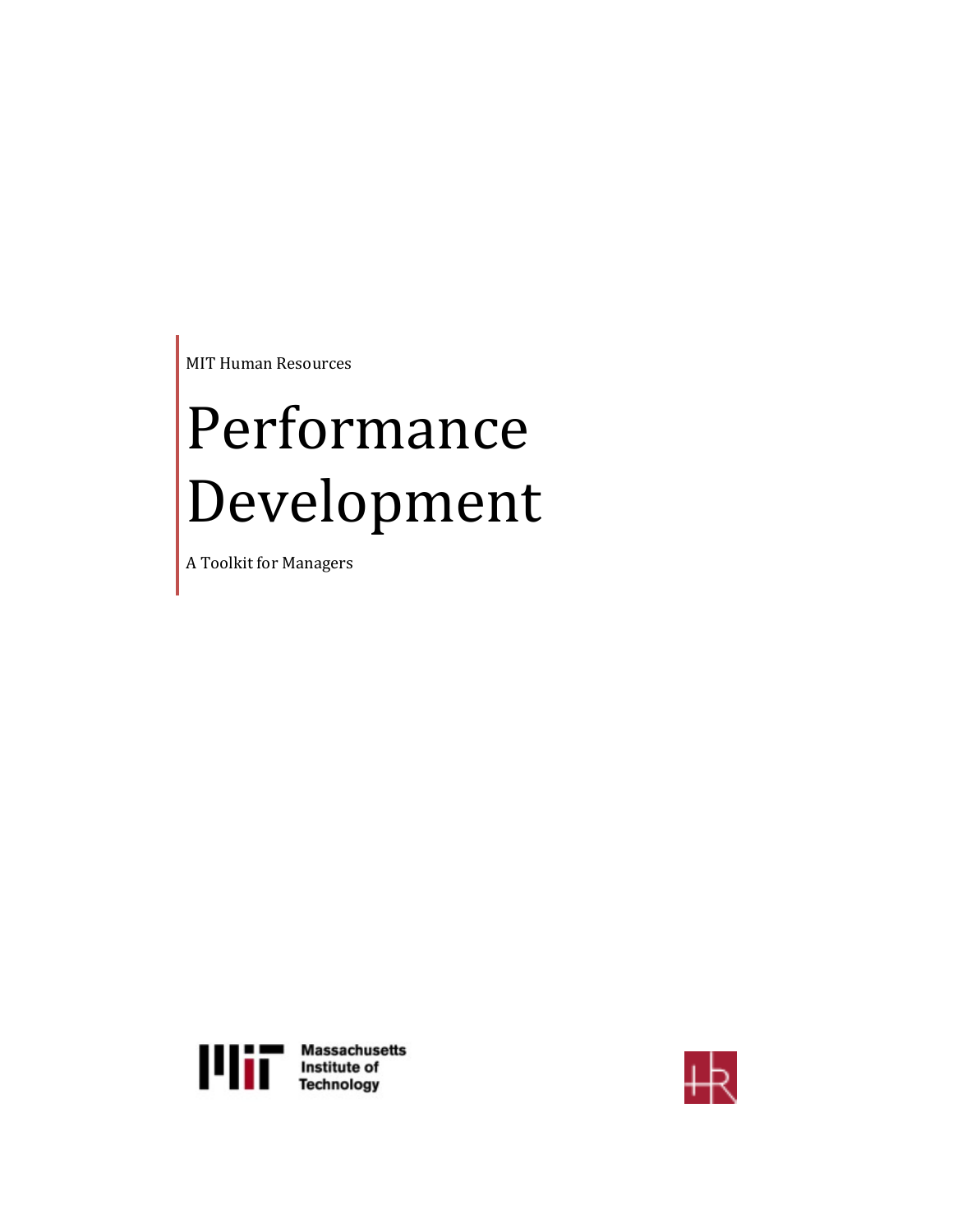# **Table of Contents**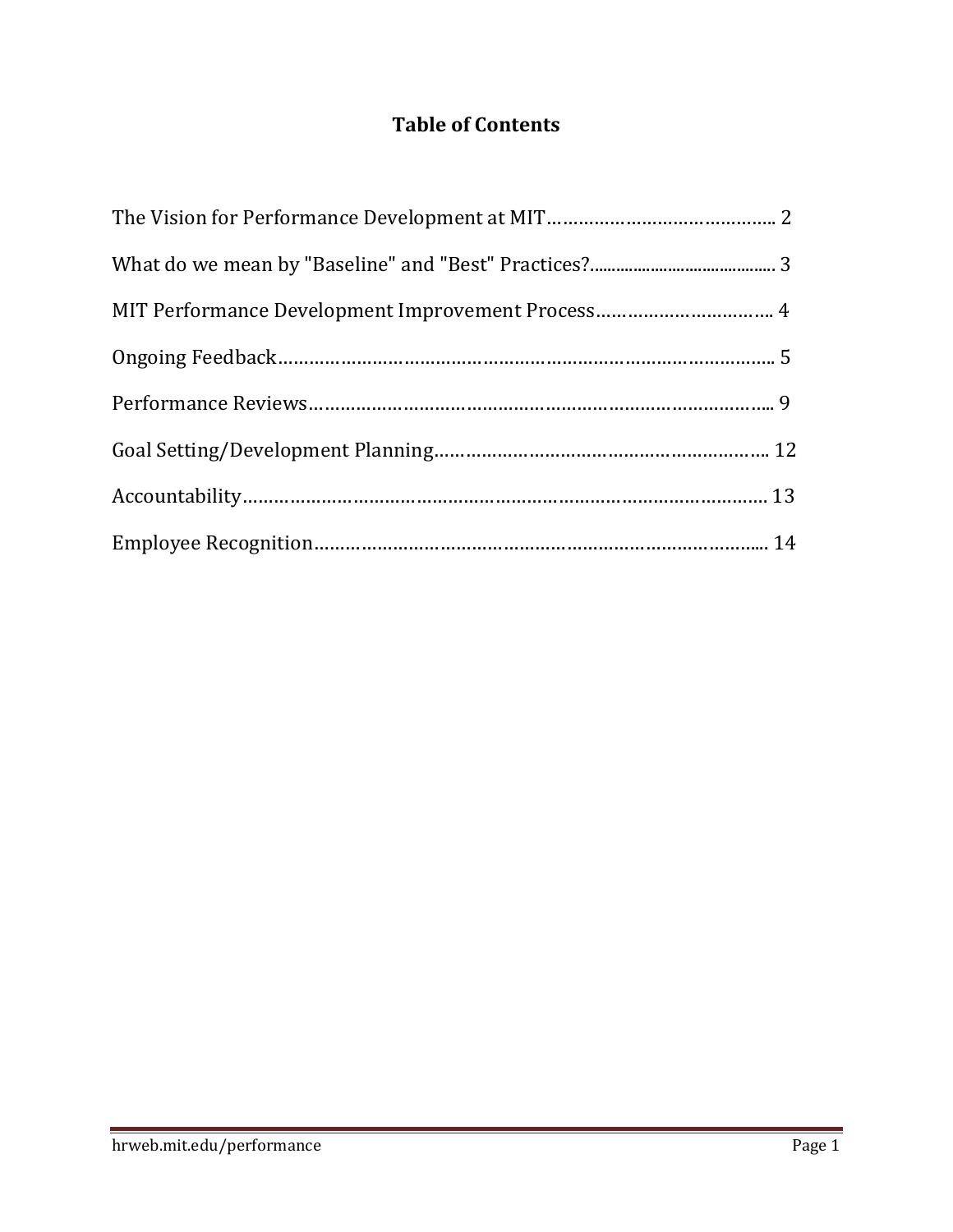# **The Vision for Performance Development at MIT**

MIT is widely known as an employer deeply committed to the growth and success of every employee. At MIT, honest communication and feedback between managers and employees are everyday events, an integral facet of MIT's excellence. MIT is seen as a world-class workplace. 

The graphic below illustrates the five components of Performance Development.

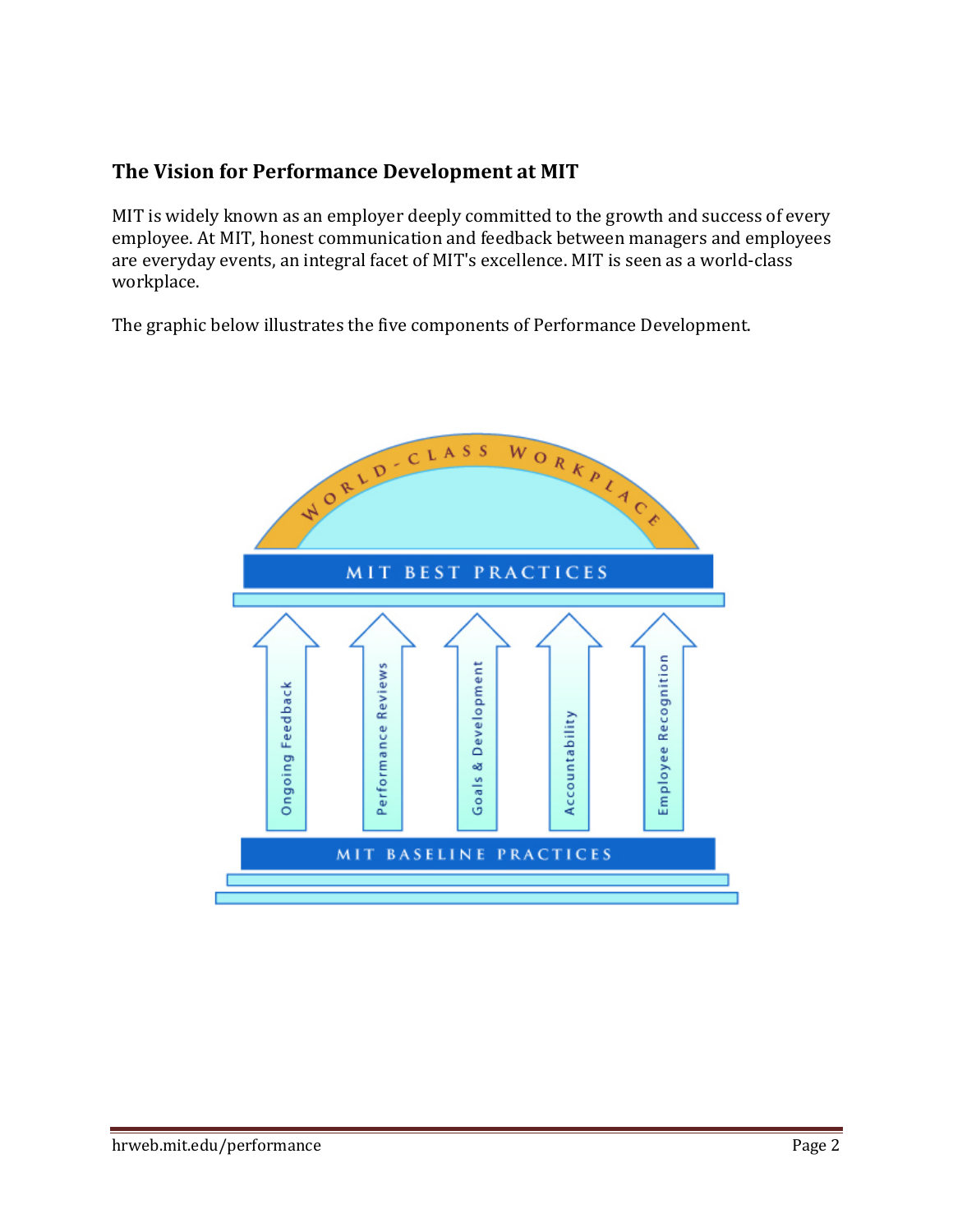# **What do we mean by "Baseline" and "Best" Practices?**

# **Start with Baseline**

Each activity has two levels of completion: **Baseline** and **Best Practices.** Baseline practices are just that—baseline. They represent a minimum standard for each manager and each department. Most Baseline practices can be implemented by an individual manager with direct reports.

We encourage managers to review the Baseline Practices in each of the five performance development components and assess your own current practices. You may already be doing some or all of these activities. If so-great work!

# **Move toward Best Practices**

After this assessment, your next step could be to set a milestone for improvement. Which new activities might you add to move closer to Best Practices in any area? We suggest implementing only one or two new activities at a time. For ideas or assistance, contact your Human Resources Officer. 

# **Differences between Baseline and Best Practices**

The differences between Baseline and Best Practices vary. Sometimes Best Practices represent a more frequent or more detailed version of the activity shown on the Baseline list. Sometimes Best Practices represent a higher level of skills in an activity. In some cases Best Practices can only be fully implemented with the commitment and involvement of departmental leadership.

# **MIT Performance Development Improvement Process**

# **What is the Performance Development Improvement Process?**

- A defined set of baseline and best practices for each of the five components of performance development
- A simple process and some tools to help departments move from their current performance development practices toward the best practices
- An effort driven by the department and supported by HR
- A process in which underlying obstacles to achieving best practices are identified and addressed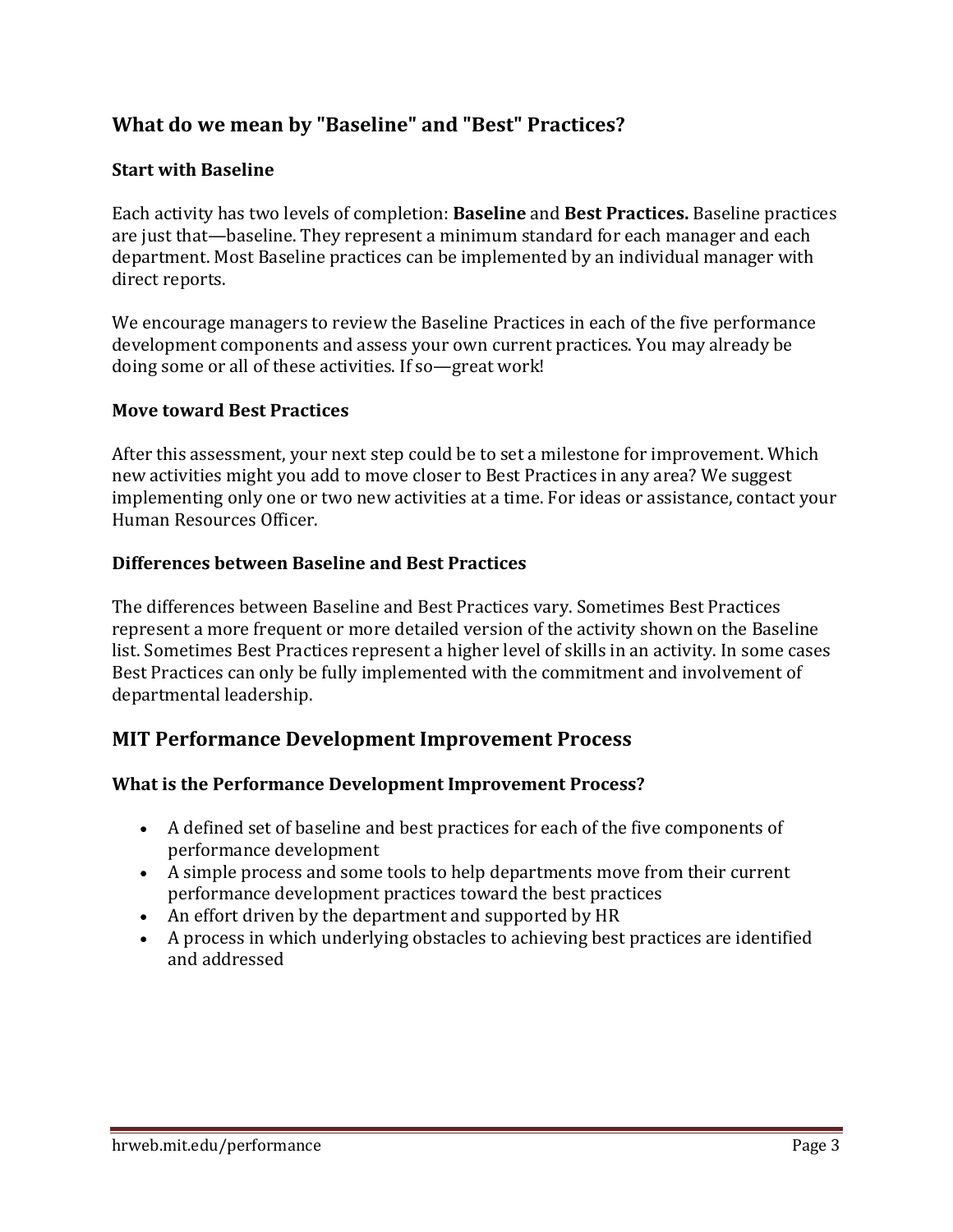# **The Performance Development Improvement Process**



# **For More Information about the Performance Development Improvement Process**

The PDI is facilitated and supported by the department's Human Resources Officer (HRO) and/or Organization Development Consultant (ODC) (oed-request@mit.edu). Please contact your HRO or ODC for more information.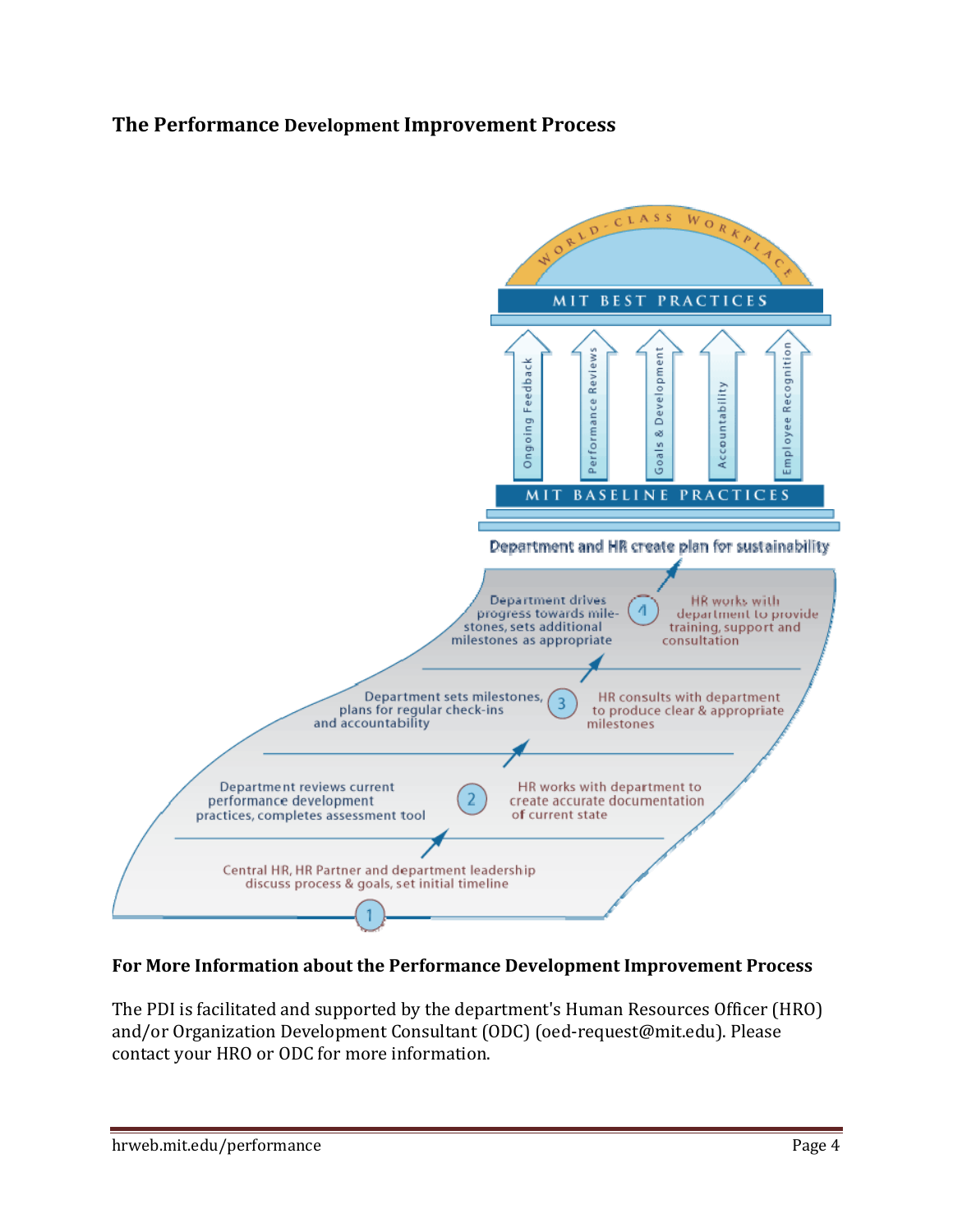# **Ongoing Feedback**

Feedback is a focused dialogue between a manager and an employee, a method of sharing information and perspectives about performance. The goal of ongoing feedback is to identify where performance is effective and where performance needs improvement. Giving and receiving feedback is a two-way street; both the manager and the employee should be proactive by frequently seeking out and providing feedback.

# **BASELINE PRACTICES**

a. Deliberate, planned conversations about performance occur between manager and employee at least two times per year, including the annual review

# **BEST PRACTICES (Baseline Practices plus ...)**

- b. Candid feedback is given frequently and focused on performance successes or how to improve performance
- c. Individual performance goals are revisited more than once a year
- d. Where applicable, groups get aggregate feedback on group goals

# **The Best Practice Difference**

The additional steps in Best Practices are both qualitative and quantitative. The upgrade from Baseline Practices is that feedback is tied explicitly to performance. In addition, Best Practices feedback is candid and given frequently. Performance goals are revisited during the course of the year so that the employee knows that he or she is on track, or knows what to do to get back on track.

Some work groups do not have group goals; for those that do, Best Practice means that everyone gets feedback—in the aggregate—about progress toward those goals.

Effective feedback should:

- Be timely (not months after good or problematic situation)
- Be specific (identify impacts or effects of employee's actions)
- Be behavior-based (focus on acts, not attitudes)
- Be motivated by desire to help, not punish

**Example:** "In today's meeting, I noticed you started to talk when Bob was still speaking. You did this again when Joan was talking. These interruptions made it hard for us to hear their ideas. I don't think they had a chance to finish what they wanted to say. I know you are very enthusiastic about this topic, but it would be better if next time you would make sure the person talking is finished before you start. That way we'll all get to hear everyone's ideas."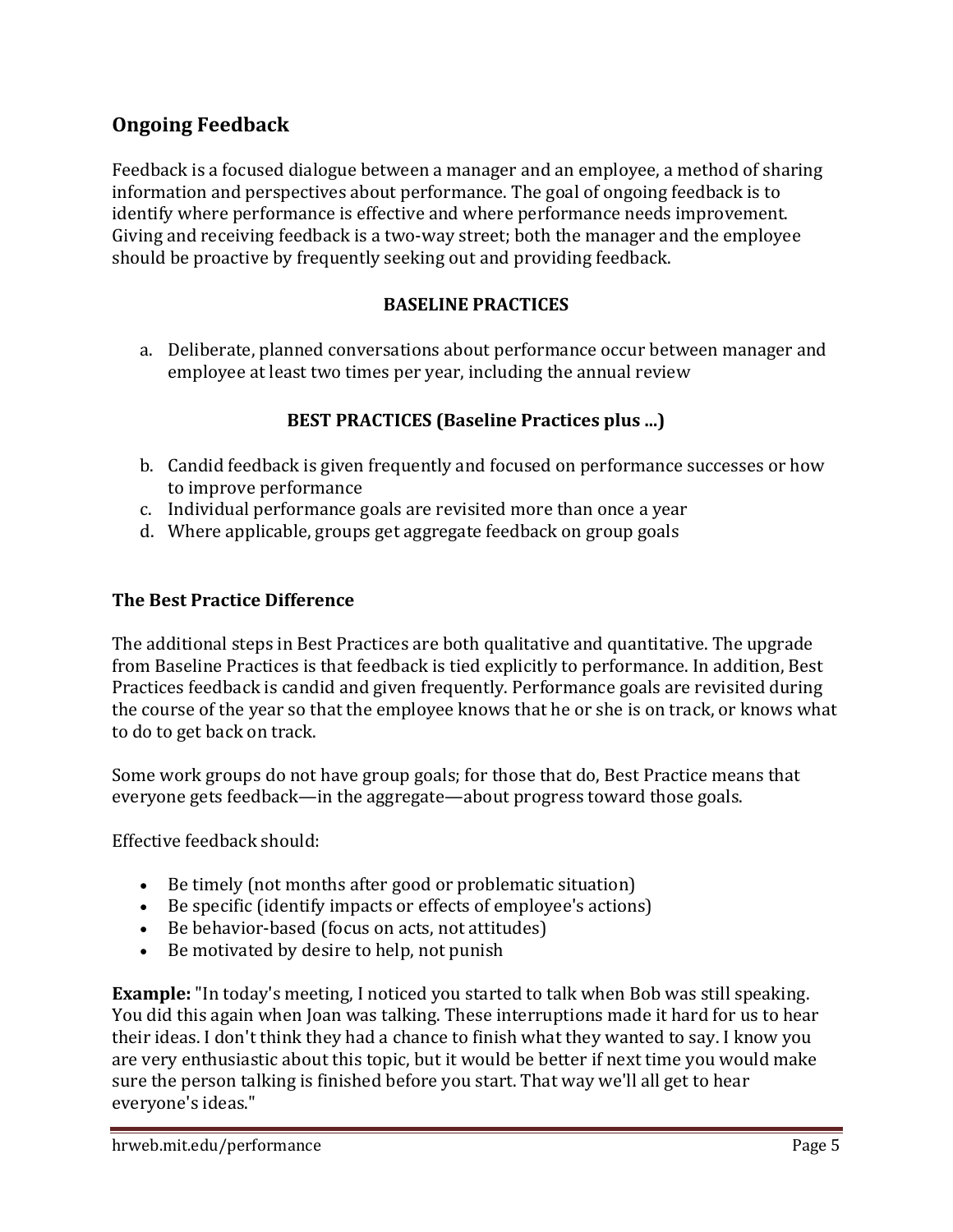# **How Good Are You at Giving Feedback: A Self‐Assessment**

This self-assessment will help you check your knowledge and assumptions about giving feedback. 

Circle the letter that best represents your thinking in most cases that involve giving feedback to someone else.

| 4 = Strongly agree |   |                |              | $3 =$ Somewhat agree $2 =$ Somewhat disagree $1 =$ Strongly disagree |                                                                                                                                |
|--------------------|---|----------------|--------------|----------------------------------------------------------------------|--------------------------------------------------------------------------------------------------------------------------------|
| $\overline{4}$     | 3 | $\overline{c}$ | $\mathbf{1}$ | a.                                                                   | If I wait, the situation will probably resolve itself.                                                                         |
| $\overline{4}$     | 3 | $\overline{c}$ | $\mathbf{1}$ | b.                                                                   | I don't like to get criticism, so others must feel that way too.                                                               |
| $\overline{4}$     | 3 | $\overline{c}$ | $\mathbf{1}$ | c.                                                                   | I criticize indirectly by using sarcasm or jokes.                                                                              |
| $\overline{4}$     | 3 | $\overline{c}$ | $\mathbf{1}$ | d.                                                                   | I can't seem to find the right time to give feedback.                                                                          |
| $\overline{4}$     | 3 | $\overline{2}$ | $\mathbf{1}$ | e.                                                                   | I don't have time to give all the constructive feedback<br>that's needed. It's easier and quicker to pick up the slack myself. |
| 4                  | 3 | $\overline{c}$ | $\mathbf{1}$ | f.                                                                   | I'm unsure about how the other person will respond.                                                                            |
| 4                  | 3 | $\overline{c}$ | $\mathbf{1}$ | g.                                                                   | I'm not perfect, so who am I to judge anybody else.                                                                            |
| $\overline{4}$     | 3 | $\overline{c}$ | $\mathbf{1}$ | h.                                                                   | Giving my boss negative feedback may be used against me.                                                                       |
| $\overline{4}$     | 3 | $\overline{c}$ | $\mathbf{1}$ | I.                                                                   | I've let the situation go for so long that saying something now<br>seems inappropriate or futile.                              |
| $\overline{4}$     | 3 | $\overline{c}$ | $\mathbf{1}$ | j.                                                                   | I'm not certain whether I can keep my emotions in check.                                                                       |
| 4                  | 3 | $\overline{c}$ | $\mathbf{1}$ | k.                                                                   | I shouldn't have to give people feedback for something that's<br>expected in their jobs.                                       |
| 4                  | 3 | $\overline{c}$ | $\mathbf{1}$ | I.                                                                   | I don't get any feedback from my boss(es), so I don't have to give<br>it to anyone else either.                                |
| 4                  | 3 | $\overline{c}$ | $\mathbf{1}$ | m.                                                                   | If I give positive feedback for good work, it might make it harder<br>to criticize that person's work when it's needed later.  |
| 4                  | 3 | $\overline{c}$ | $\mathbf{1}$ | n.                                                                   | If I give praise for an individual's (or team's) work, it may appear<br>that I'm playing favorites.                            |
| 4                  | 3 | $\overline{2}$ | $\mathbf{1}$ | 0.                                                                   | If I provide negative criticism to someone, that person's attitude<br>or morale might get worse.                               |

18 or fewer = superior; 19 -34 = there $\tilde{Q}$  a little room to grow; 35 -49 = needs improvement

50 or more = needs lots of work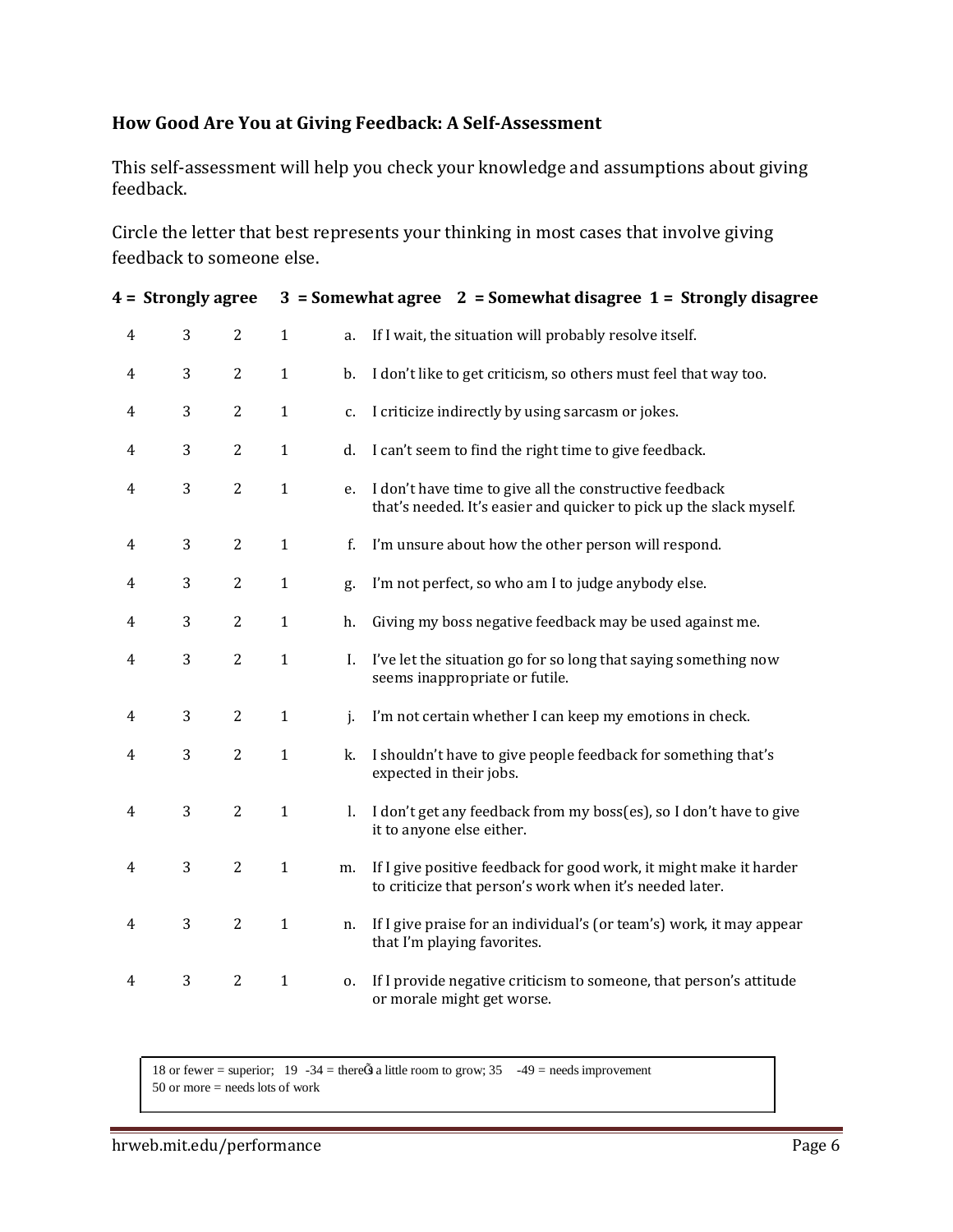### **Giving Effective Feedback: a 4‐part Model**



#### **Positive Feedback**

*Yesterday when I saw you put down the budget you Professor Smith had been working to get done and go stopped by your to our website to get some office ... information. You then got up and walked her from your office towards model our commitment to the office that could help her.*

*She stopped by later to tell me how helpful you had been. Your flexibility and willingness to go out of your way to help really customer service!*

*I really appreciate that you'll continue to do this. It shows your commitment to customer service.*

**Corrective Feedback**

*At our staff meeting yesterday … Every time that Susie spoke, you turned away and started talking with Bob, or you opened your laptop and checked your email.*

*I saw that Susie noticed this. After the 3rd or 4th time you did this, Susie meetings please focus your full stopped saying anything for the rest of the meeting. Susie knows a lot about our topic; I think we really missed out on her ideas.*

*From now on, during staff attention on each speaker so that everyone continues to participate and we work more effectively as a team.*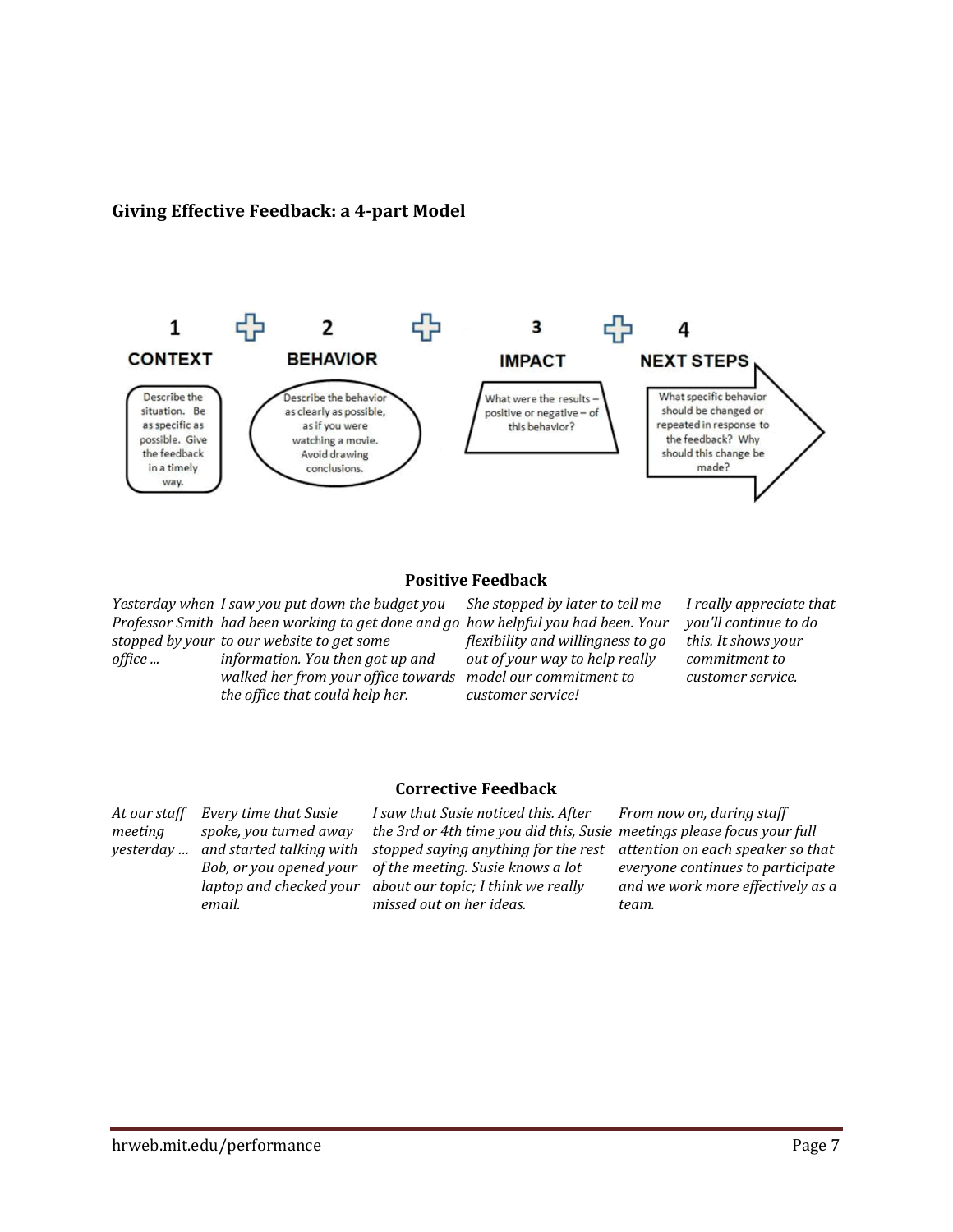# **Giving Feedback for a Recurring Problem**

#### **Step 1: Raise the Issue**

- $\bullet$  Identify the area of concern
- Example: "I need your help with ..." or "I am concerned about ..."

#### **Step 2: Describe the Specifics**

- Avoid accusations and defensiveness by using the 4-part model for effective feedback
- Encourage the other person to discuss how they feel by using open-ended questions
- Summarize the other person's remarks to confirm understanding/perception
- Example: "When this happens ... the result is ... and I feel ...." Or, "Why do you think that occurred?"

#### **Step 3: Request a Change in Behavior**

- Mutually discuss ways to eliminate the problem
- Seek the other person's suggestions, thoughts, and goals
- Make suggestions
- Example: "In the future how can we ...?" Or, "Here's what I would suggest ..."

#### **Step 4: Agree on an Action Plan**

- Summarize what you discussed
- Provide an opportunity for the other person to make any final suggestions or comments
- Set a time and place for follow-up and evaluation of the changes
- Close the discussion on a positive, upbeat note

#### **Step 5: Follow Up**

- $\bullet$  If the situation warrants it, keep a record
- Evaluate how you handled the discussion and what you could do differently in the future
- Set up a system for follow-through (e.g., set check-in dates on calendar)
- Continue to provide assistance to the other person as needed and appropriate
- $\bullet$  Provide feedback

#### **When to Put It in Writing**

- When it's something you should remember (positive or negative)
- $\bullet$  At the first sign of a problem
- To keep track of a recurring problem
- When you might take future action (positive or negative)
- So that you can share documentation with the employee to clarify expectations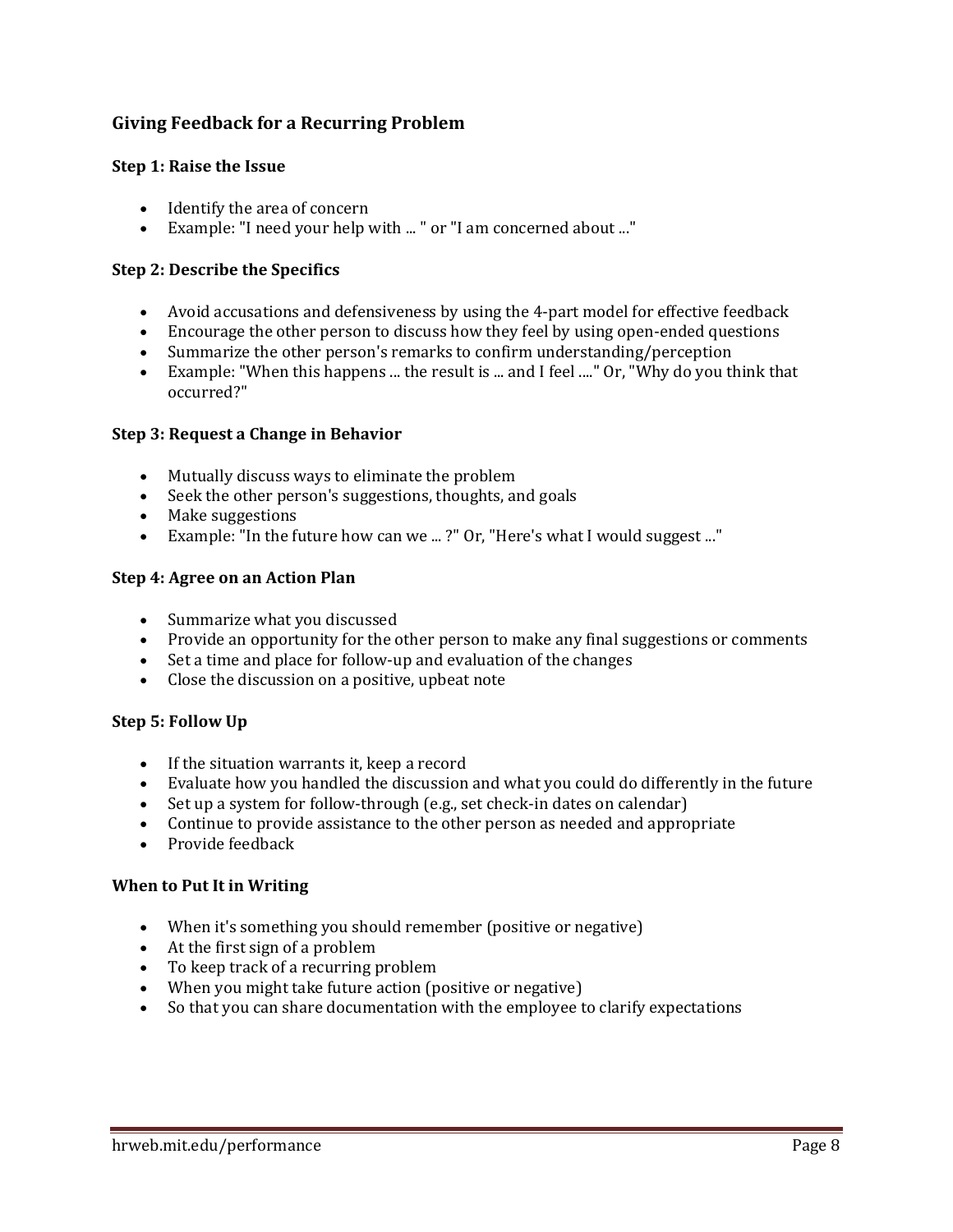# **Performance Reviews**

Formal performance reviews are a crucial part of the ongoing dialogue between managers and their employees. The objectives of the review conversation are to make sure that the employee and manager share a clear definition of the job, an understanding of performance expectations for the position, and an assessment of the employee's performance.

# **BASELINE PRACTICES**

- a. Manager and employee review job/position description, update as needed, discuss past year's performance
- b. Review is written; employee is informed that it will be part of his/her MIT personnel file; employee signs and receives a copy.

# **BEST PRACTICES (Baseline Practices plus ...)**

- a. Manager encourages employee to share responsibility in a reciprocal process
- b. Process begins with written self-appraisal by employee
- c. Manager solicits feedback from colleagues, customers, and direct reports
- d. Every employee, including senior managers, receives a review
- e. Department provides training for employees about their roles and responsibilities in performance development
- f. Department management selects review forms that are meaningful and consistent within department

# **Multi‐rater Reviews**

Performance reviews that include feedback from an employee's customers and coworkers can be particularly helpful. While compiling the data from a multi-rater review requires some additional time from the manager, these reviews may identify excellent performance or areas for improvement not visible to the manager.

# **How to Conduct a Multi‐rater Performance Review**

- 1. Develop a set of three to four simple questions to be sent to the employee's customers, coworkers, and/or direct reports. OR, for a more collaborative process, ask the employee to suggest some possible review questions. See sample questions that can be used in a multi-rater review.
- 2. Identify specific individuals to be asked for feedback, and give the employee the opportunity to suggest names as well. Because some multi-raters may not be able to participate, feedback should be requested from 3 to 5 individuals in each category (e.g., customers, coworkers, direct reports). This ensures that there will be ample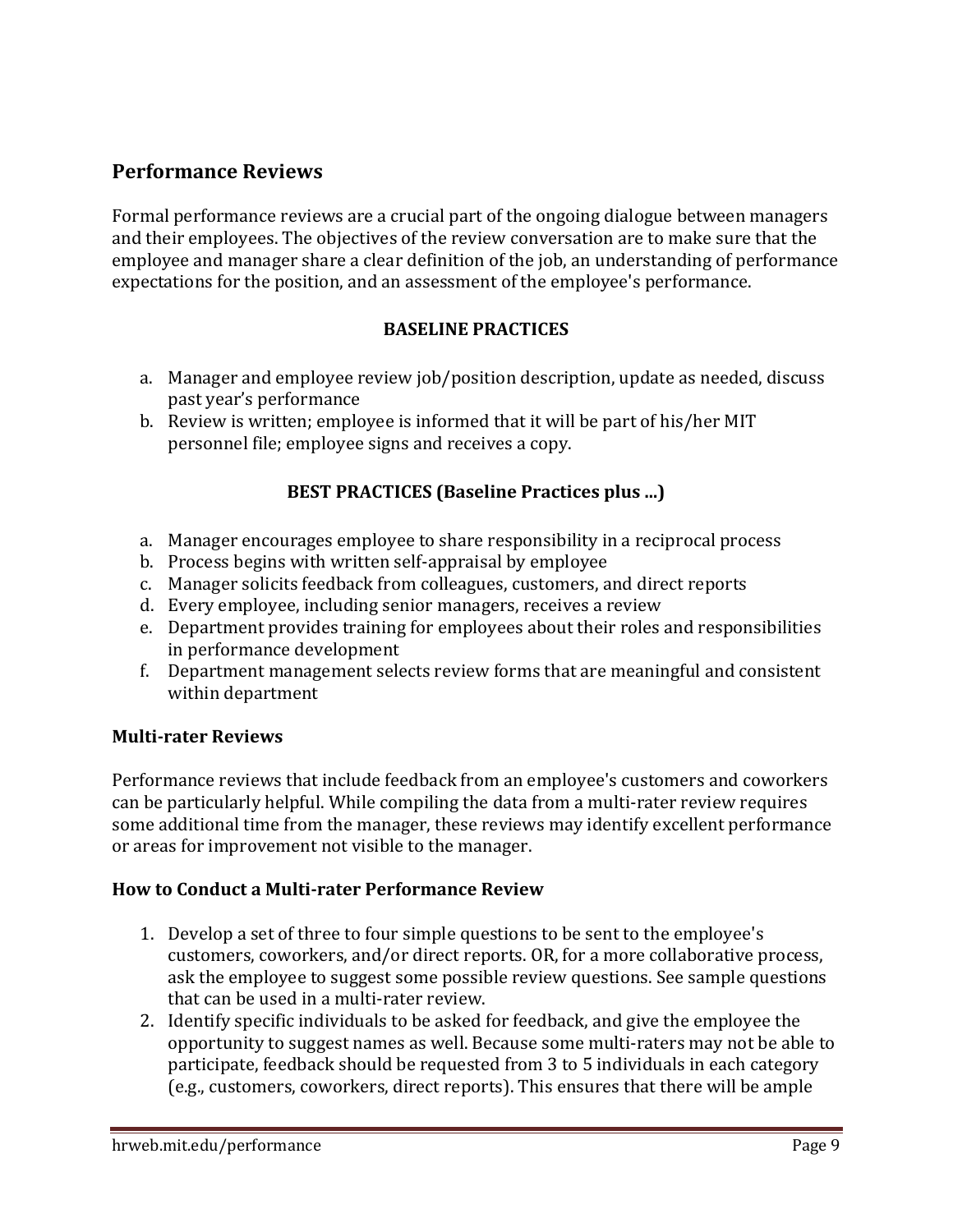feedback and that comments can be consolidated for reporting without attribution.

- 3. Send requests for feedback no later than three weeks before the review conversation with a request for completion within two weeks. This gives the manager one week to prepare for the performance review conversation.
- 4. Have all feedback sent directly to the manager so that the comments can be compiled without attribution. To encourage candor, remind raters that their feedback will be presented to the employee without attribution.

# **Sample Timeline**

Start by working backward from the proposed conversation date. For example, if the review conversation is scheduled for Sept. 2, the timeline should be as follows.

# **Aug. 1**

- Manager and employee determine who will be asked for feedback.
- Manager and employee discuss what topics the questions should address.

# **Aug. 5**

• Manager emails individuals and requests feedback by Aug. 19.

# **Aug. 19–26**

- Manager compiles feedback received from multi-raters and identifies highlights (trends, examples of outstanding performance or examples of areas for improvement).
- Manager prepares for review conversation.

# **Aug. 26**

• Performance review conversation takes place. Development plan is created for employee. 

# **Sept. 2**

- Employee and manager complete any summary documents and development plans.
- Employee receives a copy of materials; manager keeps a copy in department files.

Note: This annual performance review process does not fall within the standard timeline for the annual salary *review process.*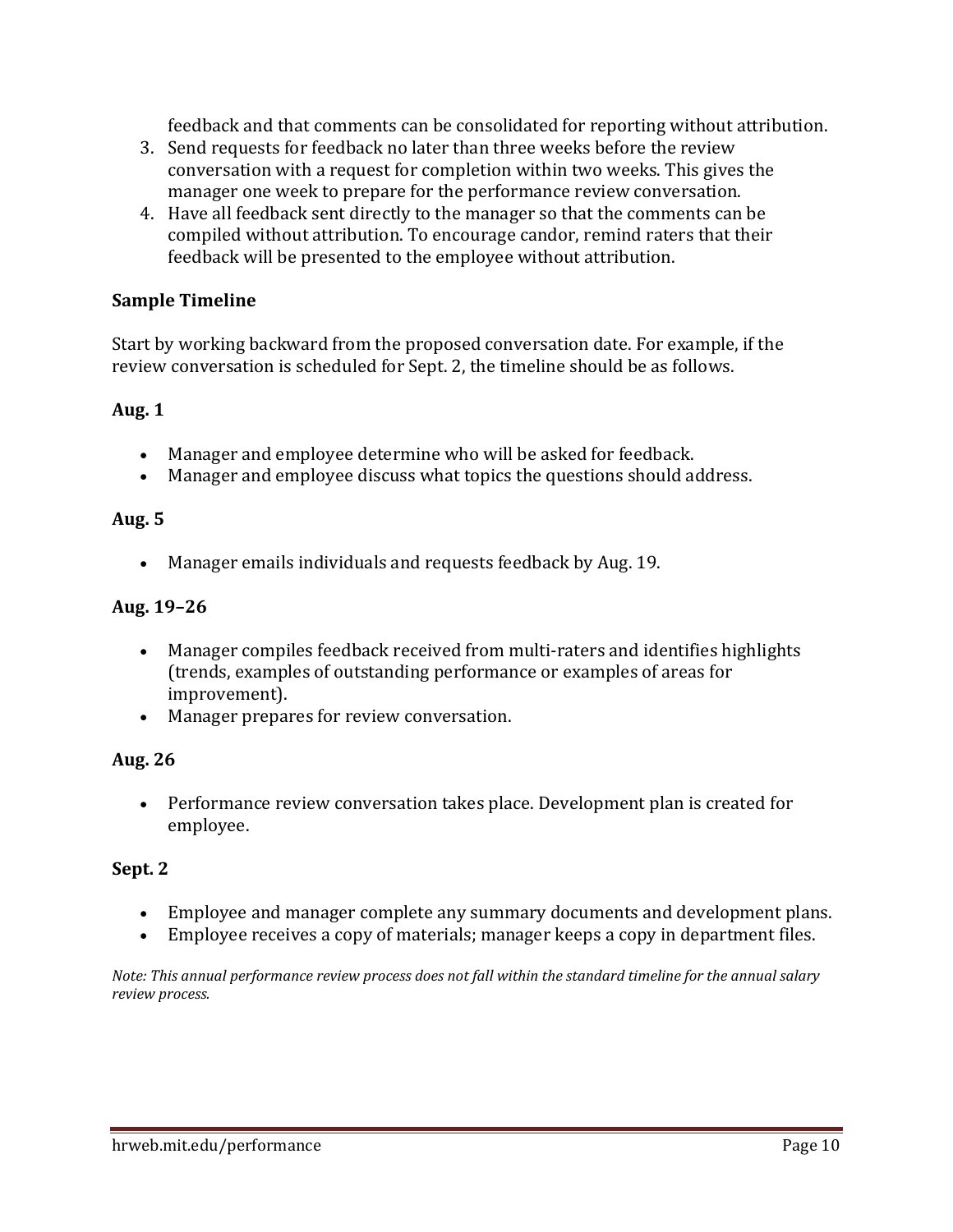# **Sample Questions for Multi‐Rater Reviews**

### **For Coworkers**

- What would you say are (person's name) areas of expertise?
- What skills/attributes does  ${\frac{\text{person's name}}{\text{h} \cdot \text{temp}}}$  bring to the team/area? Are there things you wish he/she would do less of or do differently?
- How would you comment on (person's name) professional development over the past year?
- If you were creating a development plan for  $(person's name)$  what would you include?

# **For Customers**

- What are the two or three most helpful things (person's name) has done in his/her work with your area/group?
- What do you wish he/she had done/would do more of?
- What do you wish he/she had done/would do less of, or do differently?
- If you were doing this person's review, what might you recommend for his/her professional development?

# **For Direct Reports**

- What are the two or three most helpful things (person's name) has done to contribute to your successful work?
- What do you wish he/she had done/would do more of?
- What do you wish he/she had done/would do less of, or do differently?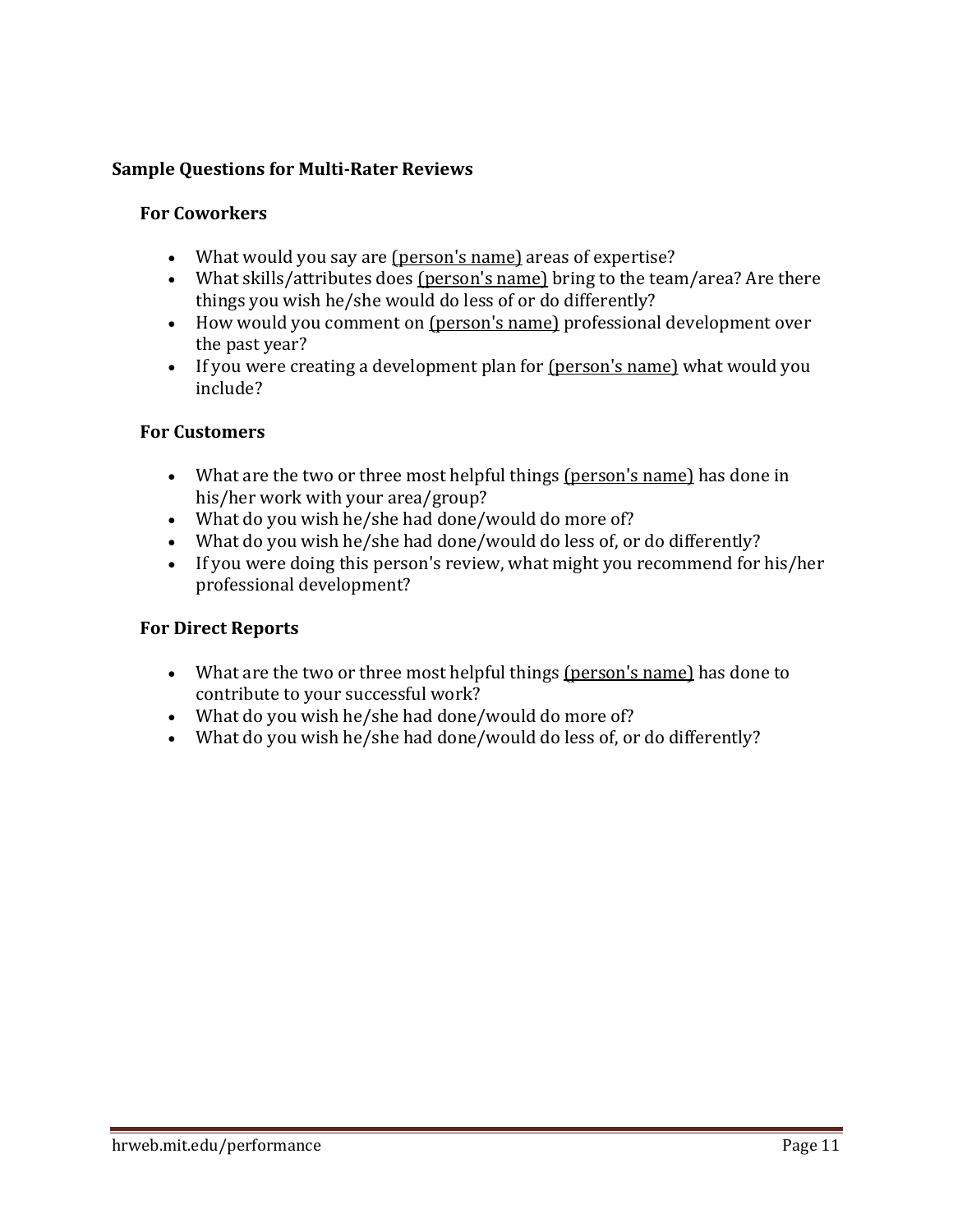# **Goal Setting/Development Planning**

# **BASELINE PRACTICES**

- a. An employee's performance goals and development plans are:
	- $\circ$  created by the manager and employee
	- o written and, where possible, measurable
- b. Performance goals answer the question "What is expected of the employee in his/her job/position?"
- c. Development goals answer the question "In what areas and ways should the employee develop for the future?"

# **BEST PRACTICES (Baseline Practices plus ...)**

- d. Performance goals are aligned with both job/position description and department goals
- e. Development plans include more than training (e.g., special projects, committee assignments, mentoring relationships)
- f. Achievement of performance goals is used to drive next assignments
- g. Employee and manager consider current performance, individual desires, and department needs in development plans
- h. Where applicable, department goals are communicated to the department as a whole in a timely fashion

# **Integrating Performance and Development Goals**

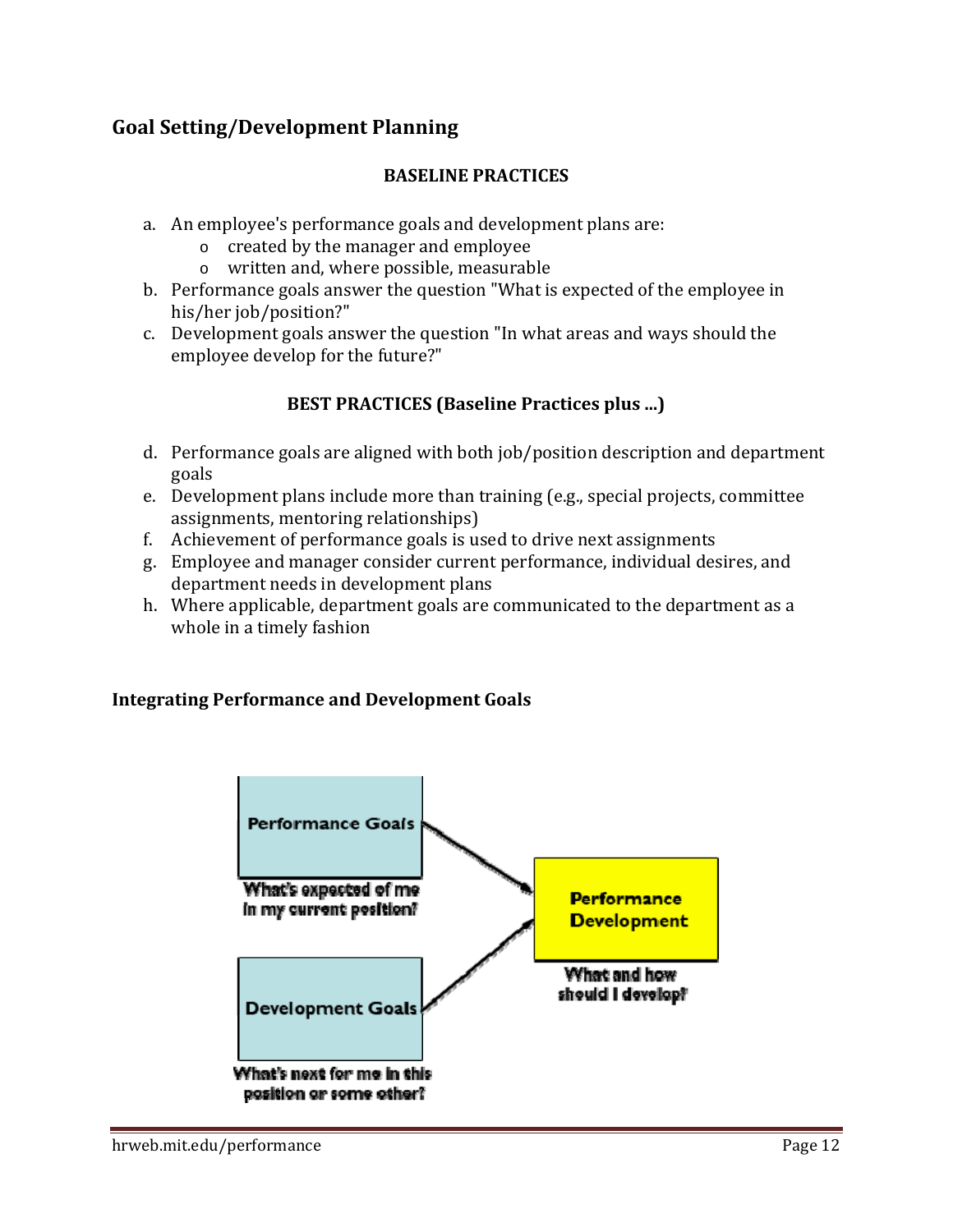# **Accountability**

Accountability by both individual managers and departmental leadership is a key factor in implementing robust performance development practices. In a strong performance development environment, **managers have two types of accountability:**

- Showing a committed, ongoing involvement in the performance development process—especially by helping employees reach their goals and holding them accountable for doing so.
- Using the annual salary review allocation to accurately reflect an employee's performance and progress toward goals.

Managers and departmental leaders should place as much importance on performance development (managing and developing people) as they do managing budgets, space, and projects. If your manager doesn't ask you about your performance development activities, you can bring it up by saying something like, "I consider this one of my key responsibilities. I'd like to keep you informed about performance development."

Employees share the responsibility by:

- Doing their best work
- Striving to meet or exceed expectations
- Informing their managers of roadblocks or the need for assistance

# **BASELINE PRACTICES**

- a. Managers are held accountable by their managers for providing up-to-date job/position descriptions and annual written reviews for each of their direct reports
- b. Accountability for performance development is reinforced by senior management during the manager's own annual performance review
- c. Annual salary review increases are supported by the annual written review

# **BEST PRACTICES (Baseline Practices plus ...)**

- d. Senior managers hold all department managers accountable for providing ongoing feedback and development plans
- e. Department tracks completion rates for performance development process
- f. Department differentiates between individual annual merit increases based on performance
- g. Department communicates criteria for increases to each employee
- h. Department provides managers with appropriate training in performance development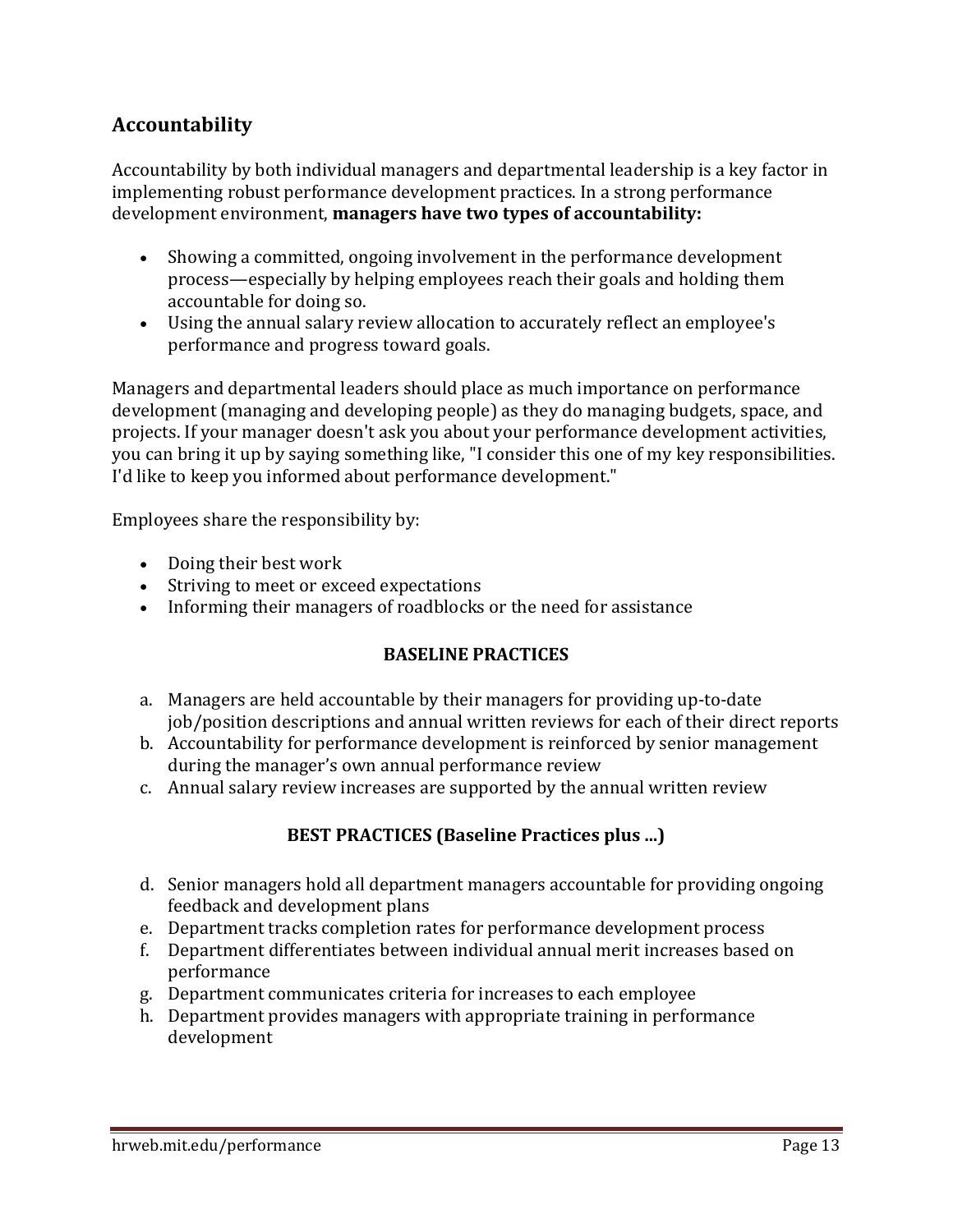# **Employee Recognition**

Recognition is essentially positive feedback that lets employees know they are valued and appreciated by their coworkers and the organization. To have the greatest impact in the workplace, recognition activities should also reinforce and encourage work that advances employee, departmental, and/or institutional goals and values.

#### **BASELINE PRACTICES**

- a. Department has well-defined and promoted recognition program that is visibly supported by management
- b. Both individual and team performance are recognized
- c. Managers use appropriate recognition to reinforce good performance

#### **BEST PRACTICES (Baseline Practices plus ...)**

- d. Managers use recognition to reinforce department and/or employee goals
- e. Department provides a continuum of recognition activities from informal day-to-day to formal award events
- f. Department awards criteria are aligned with department goals and values
- g. Group social events and awards are used to enhance/deliver explicit recognition message

#### **Employee Recognition Is Everyone's Responsibility**

While the Institute as a whole and individual departments are responsible for providing resources and programs for recognition activities, employee recognition is fundamentally about relationships. Employees want their contributions and efforts to be acknowledged by those they work with on a day-to-day basis, including managers and peers.



In fact, employees are most satisfied when recognition comes from a blend of sources.

*© Cindy Ventrice 2005 Make Their Day: Employee Recognition that Works*

Employees also report that they want to be recognized by one of these sources in some way **once every seven days!**

hrweb.mit.edu/performance **Page 14**